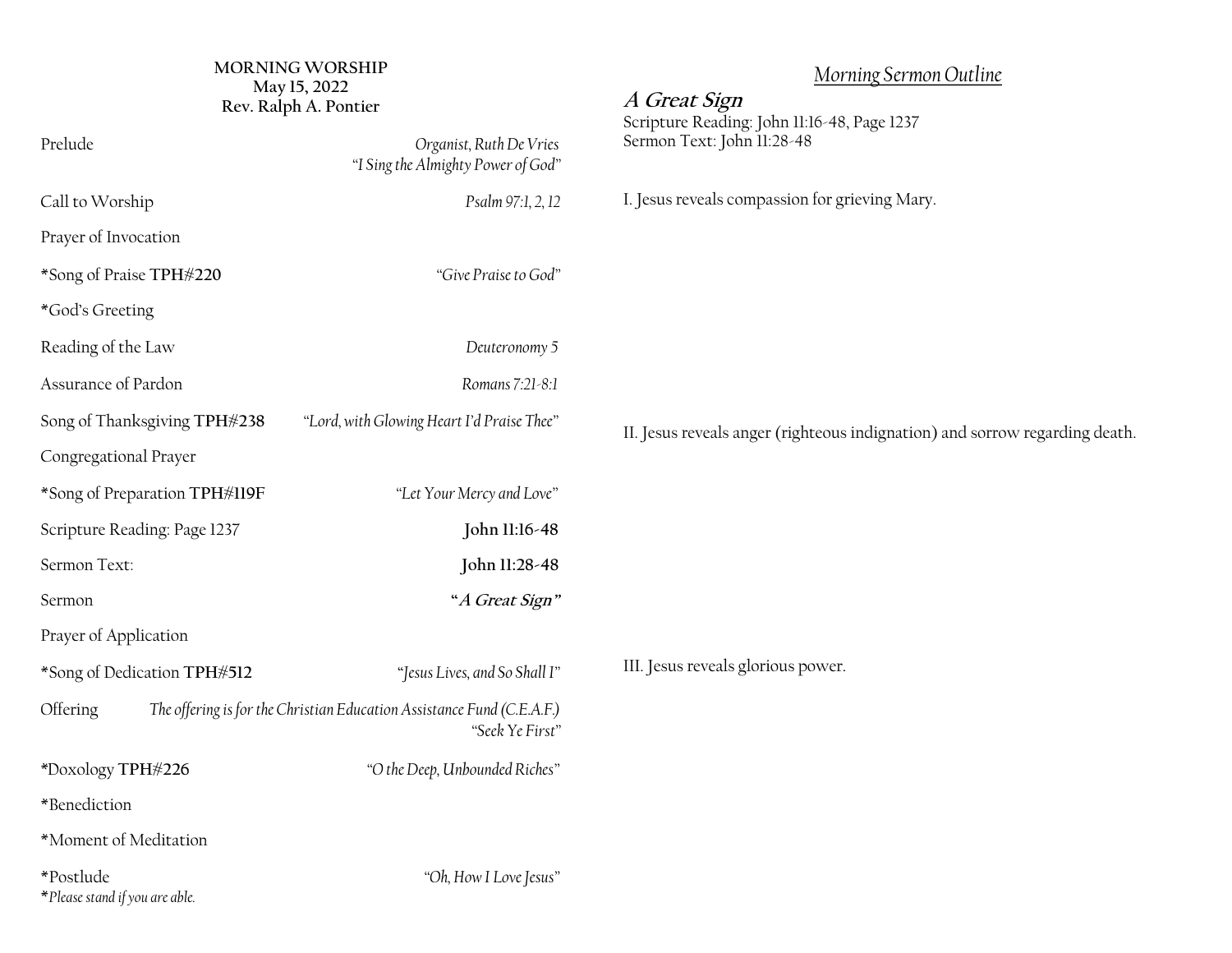#### **TPH 220 - "Give Praise to God"**

1. Give praise to God, who reigns above, for perfect knowledge, wisdom, love; his judgments are divine, devout, his paths beyond all tracing out. Come, lift your voice to heav'n's high throne, and glory give to God alone!

2. No one can counsel God all-wise or truths unveil to his sharp eyes; he marks our paths behind, before; he is our steadfast Counselor. Come, lift your voice to heav'n's high throne, and glory give to God alone!

3. Nothing exists that God might need, for all things good from him proceed. We praise him as our Lord, and yet we never place God in our debt. Come, lift your voice to heav'n's high throne, and glory give to God alone!

4. Creation, life, salvation too, and all things else both good and true, come from and through our God always, and fill our hearts with grateful praise. Come, lift your voice to heav'n's high throne, and glory give to God alone!

### **TPH 238 - "Lord, with Glowing Heart I'd Praise Thee"**

1. Lord, with glowing heart I'd praise thee for the bliss thy love bestows, for the pard'ning grace that saves me, and the peace that from it flows. Help, O God, my weak endeavor; this dull soul to rapture raise: thou must light the flame, or never can my love be warmed to praise.

2. Praise, my soul, the God that sought thee, wretched wand'rer far astray; found thee lost, and kindly brought thee from the paths of death away. Praise, with love's devoutest feeling, him who saw thy guilt-born fear, and, the light of hope revealing, bade the bloodstained cross appear.

3. Praise thy Savior God that drew thee to that cross, new life to give, held a blood-sealed pardon to thee, bade thee look to him and live. Praise the grace whose threats alarmed thee, roused thee from thy fatal ease; praise the grace whose promise warmed thee, praise the grace that whispered peace.

4. Lord, this bosom's ardent feeling vainly would my lips express: low before thy footstool kneeling, deign thy suppliant's pray'r to bless. Let thy love, my soul's chief treasure, love's pure flame within me raise; and, since words can never measure, let my life show forth thy praise.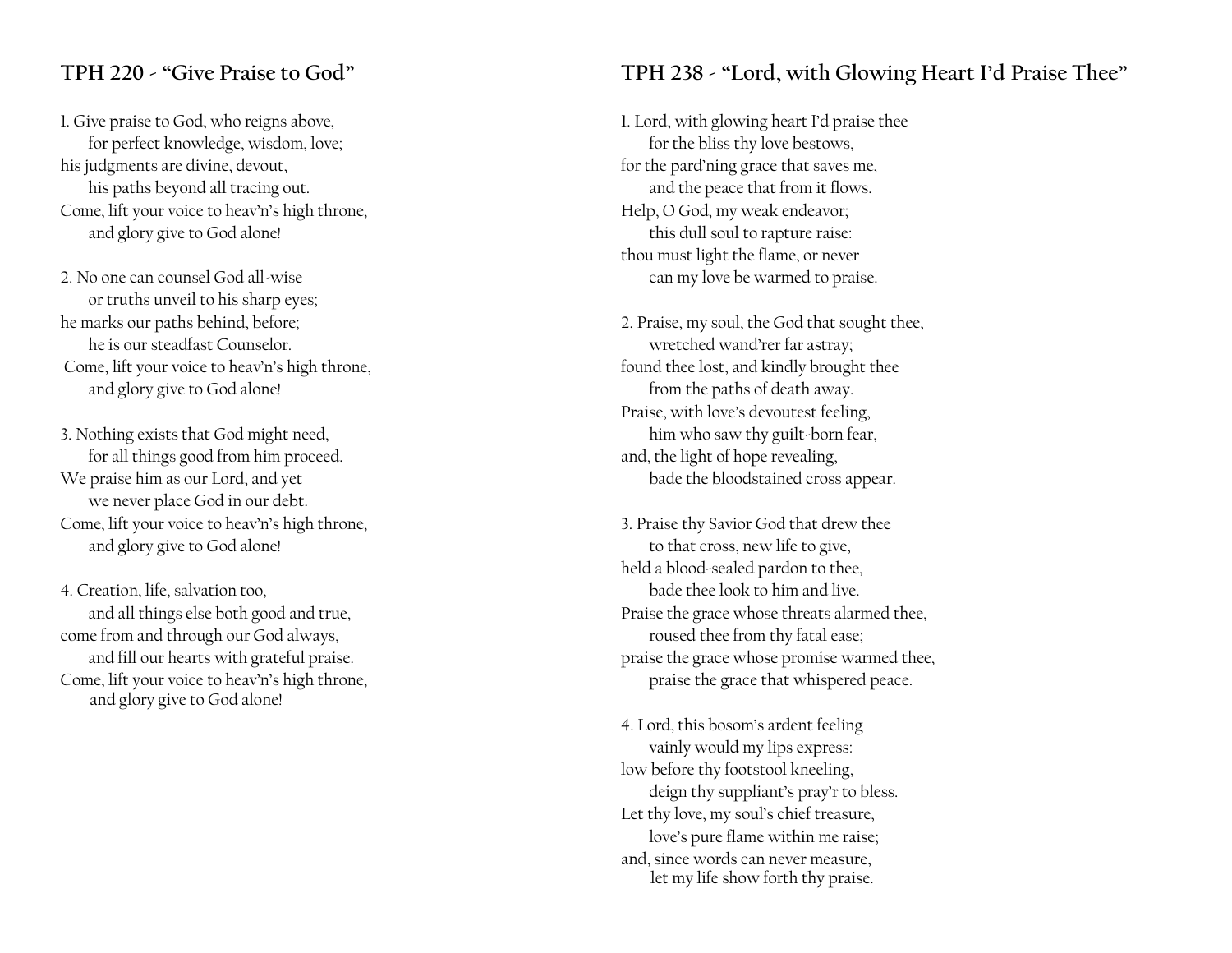### **TPH 119F - "Let Your Mercy and Love"**

1. Let your mercy and love come to me, your salvation as promised, O LORD.

Then I'll answer the taunts of my foe, for I steadfastly trust in your word.

2. Do not take your true word from my mouth; all my hope has been set on your ways.

I will always obey your commands without fail to the end of my days.

- 3. I will walk in the freedom you give, for your precepts I earnestly sought.
- I will speak of your statutes to kings, and to shame I will never be brought.
- 4. Your commandments, O LORD, which I love, they bring joy and delight unto me.

I will lift up my hands to your laws, and will think on your righteous decree.

### **TPH 512 - "Jesus Lives, and So Shall I"**

1. Jesus lives, and so shall I. Death! thy sting is gone forever! He who deigned for me to die, lives, the bands of death to sever. He shall raise me from the dust: Jesus is my hope and trust.

- 2. Jesus lives and reigns supreme; and, his kingdom still remaining, I shall also be with him, ever living, ever reigning. God has promised; be it must: Jesus is my hope and trust.
- 3. Jesus lives, and by his grace, vict'ry o'er my passions giving, I will cleanse my heart and ways, ever to his glory living. Me he raises from the dust: Jesus is my hope and trust.
- 4. Jesus lives! I know full well naught from him my heart can sever, life nor death nor pow'rs of hell, joy nor grief, henceforth forever. None of all his saints is lost: Jesus is my hope and trust.
- 5. Jesus lives, and death is now but my entrance into glory. Courage, then, my soul, for thou hast a crown of life before thee; thou shalt find thy hopes were just: Jesus is the Christian's trust.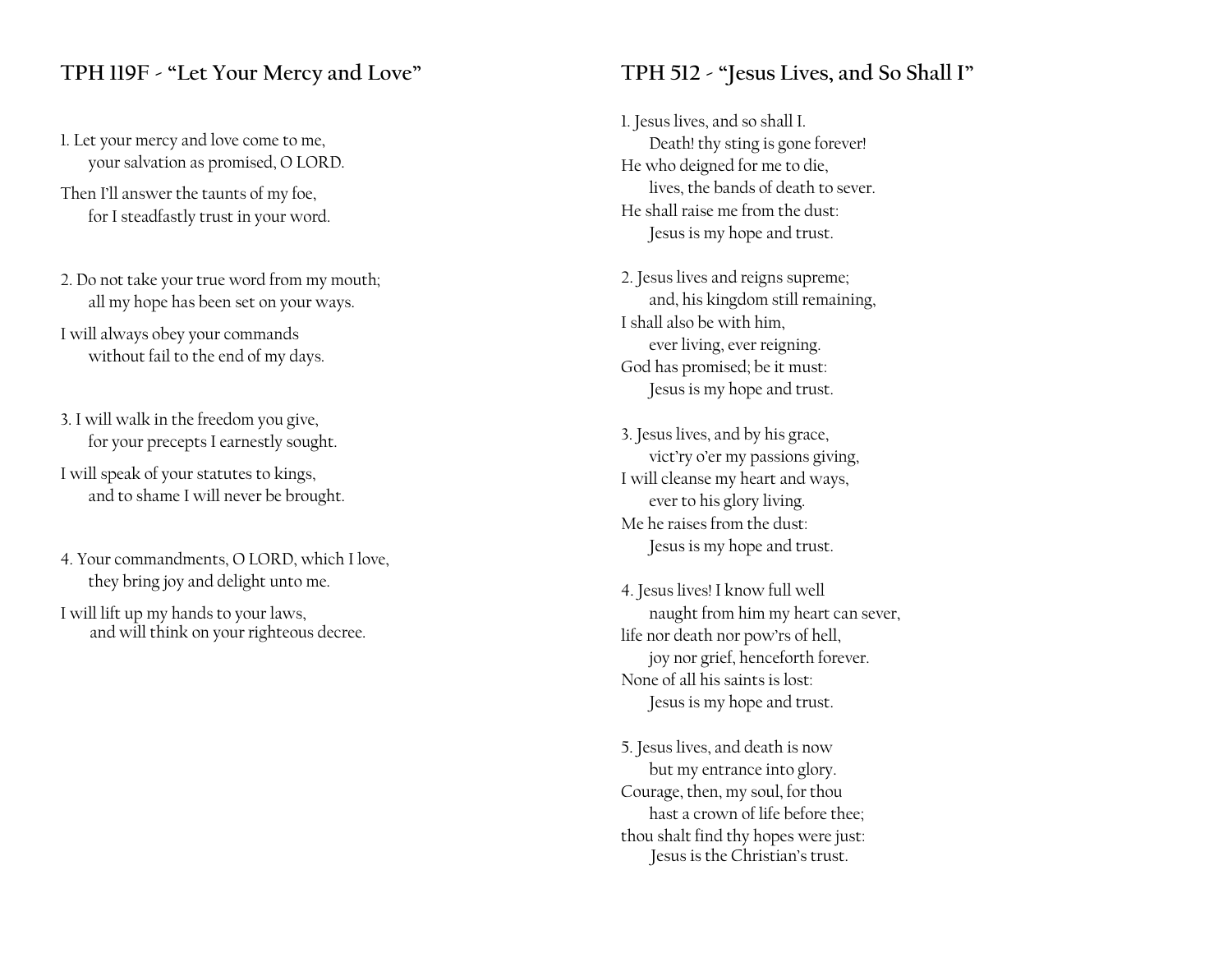## **TPH 226 - "O the Deep, Unbounded Riches"**

1. O the deep, unbounded riches of God deserve our praise!

How unsearchable his judgments, how marvelous his ways!

For who his thoughts has fathomed, or counsel to him giv'n?

And who could make a debtor of God, the Lord of heav'n?

For from and through and to him are all things, now and then.

To him be all the glory forevermore. Amen.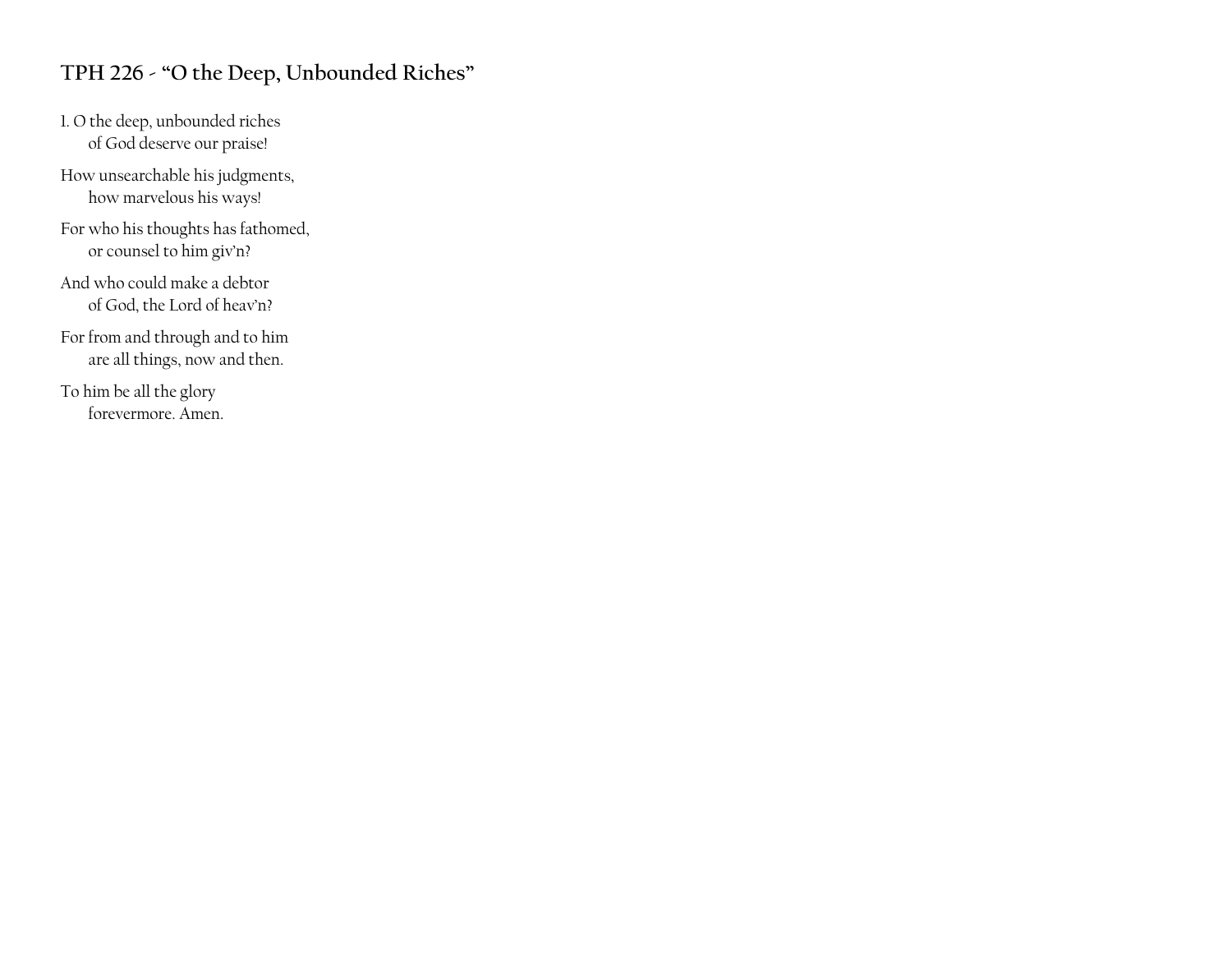| EVENING WORSHIP       |  |  |  |  |
|-----------------------|--|--|--|--|
| May 15, 2022          |  |  |  |  |
| Rev. Ralph A. Pontier |  |  |  |  |

| Prelude                                     | Organist, Stephanie Van Mersbergen                                    | Sermon Text: Heidelberg Catechism, Lord's Day 48, Forms & Prayers, 255 |
|---------------------------------------------|-----------------------------------------------------------------------|------------------------------------------------------------------------|
| Call to Worship                             | Psalm 100                                                             |                                                                        |
| Prayer of Invocation                        |                                                                       | I. What is the kingdom of God?                                         |
| *Song of Praise TPH#100A                    | "Shout to the Lord, All Earth"                                        |                                                                        |
| *God's Greeting                             |                                                                       |                                                                        |
| *Apostles' Creed - TPH, inside front cover  |                                                                       |                                                                        |
| *Gloria Patri TPH#572                       | "Glory Be to the Father"<br>(unannounced)                             |                                                                        |
| Congregational Prayer                       |                                                                       |                                                                        |
| *Song of Preparation TPH#393                | "Spirit of God, Dwell Thou within My Heart"                           |                                                                        |
| Scripture Reading: Page 1126                | Matthew 13:18-50                                                      |                                                                        |
|                                             | Sermon Text: Forms & Prayers, 255 Heidelberg Catechism, Lord's Day 48 |                                                                        |
| Sermon                                      | "Praying for the Kingdom to Come"                                     | II. Why should we pray for it to come?                                 |
| Prayer of Application                       |                                                                       |                                                                        |
| *Song of Dedication TPH#72A:1-5             | "O God, Your Judgments Give the King"                                 |                                                                        |
| Offering                                    | The offering is for the Luke Society                                  |                                                                        |
| *Doxology TPH#72A:8                         | "O God, Your Judgments Give the King"                                 |                                                                        |
| *Benediction                                |                                                                       |                                                                        |
| *Moment of Meditation                       |                                                                       |                                                                        |
| *Postlude<br>*Please stand if you are able. |                                                                       |                                                                        |

*Evening Sermon Outline*

**Praying for the Kingdom to Come** Scripture Reading: Matthew 13:18-50, Page 1126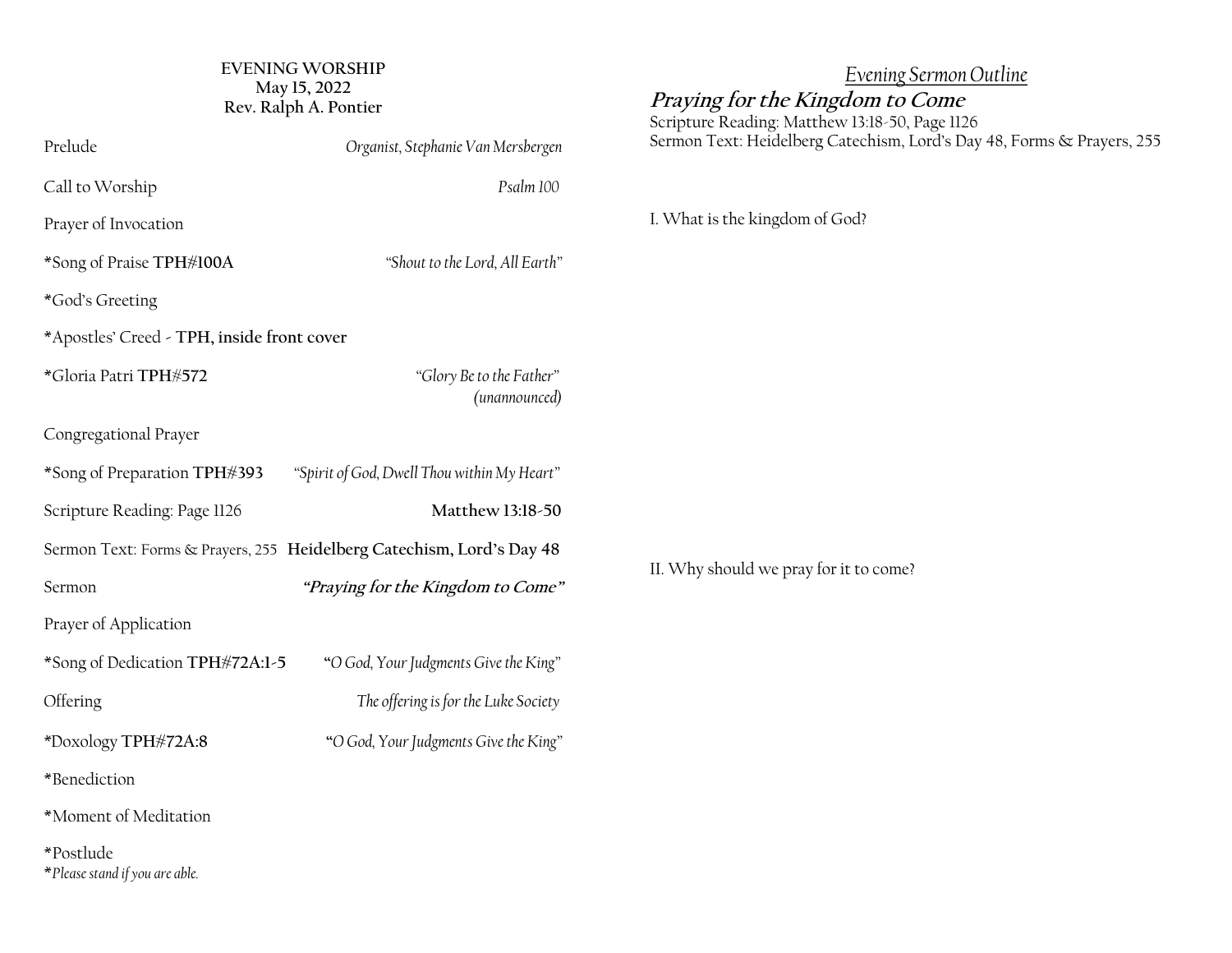## **TPH 100A - "Shout to the LORD, All Earth"**

1. Shout to the LORD, all earth, and make a joyful noise! With gladness serve the LORD your God; before him lift your voice! Now know the LORD is God. He made us, we are his his people and his sheep, who safely in his pasture graze.

2. Enter his gates with thanks, and fill his courts with praise. Give thanks to him, and bless his name; to God your voices raise. Because the LORD is good, his steadfast love endures; from age to age, forevermore, his faithfulness is sure.

## **TPH 393 - "Spirit of God, Dwell Thou within My Heart"**

1. Spirit of God, dwell thou within my heart; wean it from earth, through all its pulses move; stoop to my weakness, mighty as thou art, and make me love thee as I ought to love.

2. I ask no dream, no prophet ecstasies, no sudden rending of the veil of clay, no angel visitant, no op'ning skies; but take the dimness of my soul away.

3. Hast thou not bid us love thee, God and King? All, all thine own, soul, heart, and strength and mind. I see thy cross—there teach my heart to cling: O let me seek thee, and O let me find.

4. Teach me to feel that thou art always nigh; teach me the struggles of the soul to bear, to check the rising doubt, the rebel sigh; teach me the patience of unanswered prayer.

5. Teach me to love thee as thine angels love, one holy passion filling all my frame; the baptism of the heav'n-descended Dove, my heart an altar, and thy love the flame.